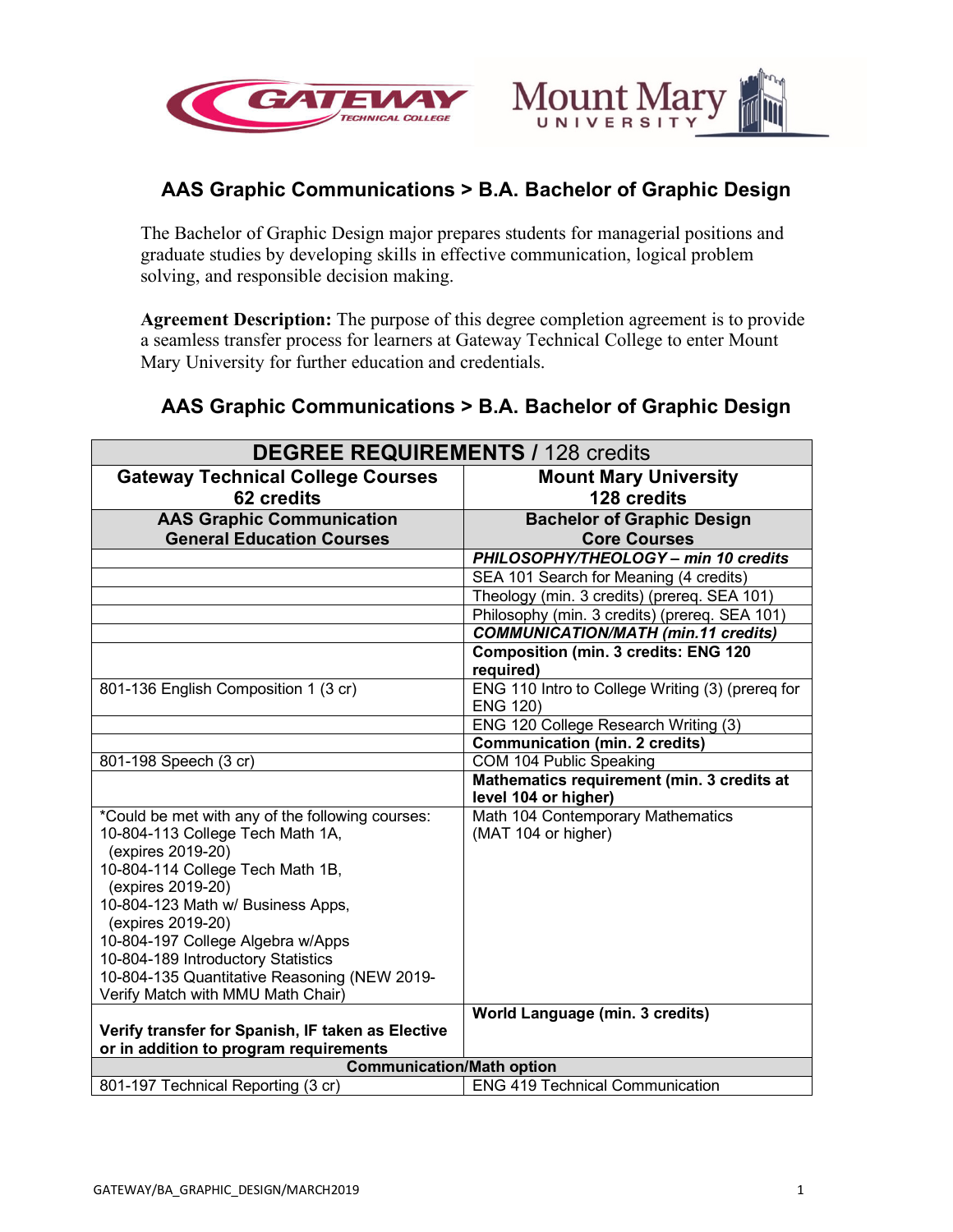|                                                                                                  | <b>LITERATURE/FINE ARTS (min 9 credits)</b>       |
|--------------------------------------------------------------------------------------------------|---------------------------------------------------|
|                                                                                                  | There are more courses that meet this             |
|                                                                                                  | requirement.                                      |
| Fine Arts (min. 3 credits) (met with ART 356)                                                    |                                                   |
| Literature (min. 3 credits)                                                                      |                                                   |
| Option: Additional 3 credits to complete the 9 credits required for the Core Literature and Fine |                                                   |
| Arts. Is (met with ART 105) in major.                                                            |                                                   |
|                                                                                                  | <b>HUMANISTICS (min 9 credits)</b>                |
|                                                                                                  | History (min. 3 credits)                          |
|                                                                                                  | <b>Behavioral/Social Science (min. 3 credits)</b> |
| 809-196 Introduction to Sociology (3)                                                            | SOC 101 Introduction to Sociology                 |
| 809-198 Introduction to Psychology (3)                                                           | PSY 103 Introduction to Psychology                |
|                                                                                                  | <b>BUS 301 Microeconomics</b>                     |
| Option (min. 3 credits) Choose three additional credits from any of the courses above under      |                                                   |
| either Behavioral/Social Science or History.                                                     |                                                   |
| <b>NATURAL SCIENCES (min 3 credits)</b>                                                          |                                                   |
| <b>AAS Graphic Communication</b>                                                                 | <b>Bachelor of Graphic Design</b>                 |
| <b>Major Courses</b>                                                                             | <b>Major Courses</b>                              |
| 204-100 Design Concepts (4)                                                                      | GRD 232 Adobe Tech Principles: Photoshop &        |
|                                                                                                  | Illustrator (3)                                   |
| 204-105 Comp. Illustration & Drawing Tech (3)                                                    | GRD 330 Fundamentals of Illustration (3)          |
| 204-107 Intro to Digital Photography (3)                                                         | ART 356 Photography (3)                           |
| 204-125 Illustration Media Concepts (3)                                                          | Art 105 2D Design & Color Theory (3)              |
| 204-116 Web Page Design for Gr. Designers (3)                                                    | GRD 310 Introduction to Web Design (3)            |
| 204-120 Multimedia Survey (3)                                                                    | GRD 258 Design Principles (3)                     |
| 204-140 Design Publishing & Prepress (4)                                                         | GRD 450 Advanced Graphic Design I (3)             |
| 204-109 Graphic Design Professional Practices (3)                                                | GRD 335 Ethics & Criticism in Graphic Design      |
|                                                                                                  | (3)                                               |
| 204-134 Advanced Problems in Graphic Design (3)                                                  | GRD 325 Methods in Digital Imaging (3)            |
| 204-135 Advanced Design Concepts (4)                                                             | GRD 451 Advanced Graphic Design II (3)            |
| 204-142 Applied Exit Strategies/Display Graphic (3)                                              | GRD 461 Career Seminar (3)                        |
| 204-143 Advanced Illustration (3)                                                                | GRD 345 Fundamentals of Motion Graphics (3)       |
| Additional coursework to be completed at Mount Mary University                                   |                                                   |
|                                                                                                  | <b>Bachelor of Graphic Design</b>                 |
|                                                                                                  | <b>Remaining Major Courses</b>                    |
|                                                                                                  | ART 101 Drawing (3 cr)                            |
|                                                                                                  | ART 220 Three-Dimensional Design (3 cr)           |
|                                                                                                  | GRD 225 History of Graphic Design (3 cr)          |
|                                                                                                  | GRD 248 Lettering & Typography (3 cr)             |
|                                                                                                  | GRD 355 Three-Dimensional Graphic Design          |
|                                                                                                  | (3 cr)                                            |
|                                                                                                  | GRD 380 Portfolio & Presentation (1 cr)           |
| 204-149 Advanced Web Design IF taken as                                                          | GRD 454 Advanced Web Design (3 cr)                |
| Elective or in addition to program requirements                                                  |                                                   |
|                                                                                                  | GRD 460 Advanced Motion Graphics (3 cr)           |
| 102-138 Business Internship IF taken as                                                          | GRD 498 Internship in Graphic Design (3 cr)       |
| Elective or in addition to program requirements                                                  | <b>With approval of Department Chair</b>          |
|                                                                                                  | One Art History Elective (3 cr): ART 231, ART     |
|                                                                                                  | 232, ART 236, or ART 320 (ALL MEET FA             |
|                                                                                                  | Core)                                             |
|                                                                                                  | All 62 credits for an AAS in Graphic              |
|                                                                                                  | Communications at GTC must be completed in        |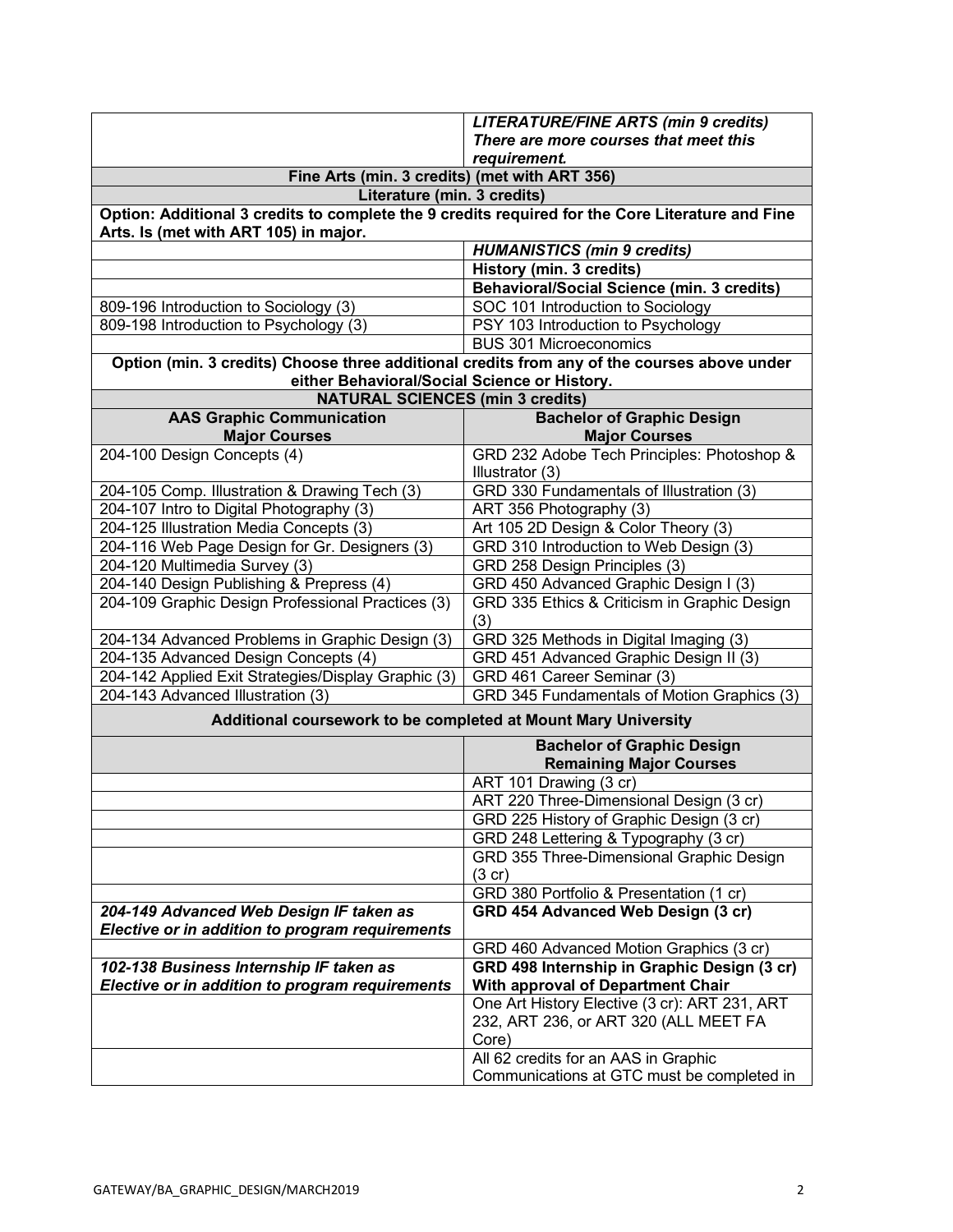|                                                                    | order to meet the above equivalencies and<br>transfer all 62 credits to the MMU degree. |
|--------------------------------------------------------------------|-----------------------------------------------------------------------------------------|
| <b>AAS Graphic Communications</b><br>3 credit elective requirement | <b>Bachelor of Graphic Design</b><br>transfer equivalents                               |
| Elective credits (counting towards min. 128)                       |                                                                                         |
| 205-115 Advanced Digital Photography                               | ART 346 Advanced Photography                                                            |
| 809-166 Ethics                                                     | Accepted as elective at MMU                                                             |

*\* This chart represents only those courses required for an AAS in Business Management from Gateway Technical College.* 

*A student may have accrued more credits, and up to 72 credits will be granted for courses at Gateway Technical College* 

*in which a student has earned a grade of "C" (2.0) or better.* 

#### **Graduation Requirements:**

1. A total of **128 credits** are required to graduate. (A minimum of 32 credits must be earned at Mount Mary. Up to 72 credits will be granted for courses at Gateway Technical College in which a student has earned a

grade of " $C$ "  $(2.0)$  or better.)

2. Course work must include writing, communication, mathematics, world language, and global competency.

See current Undergraduate Bulletin for all graduation requirements.

3. **48 credits must be earned in the core curriculum courses**.